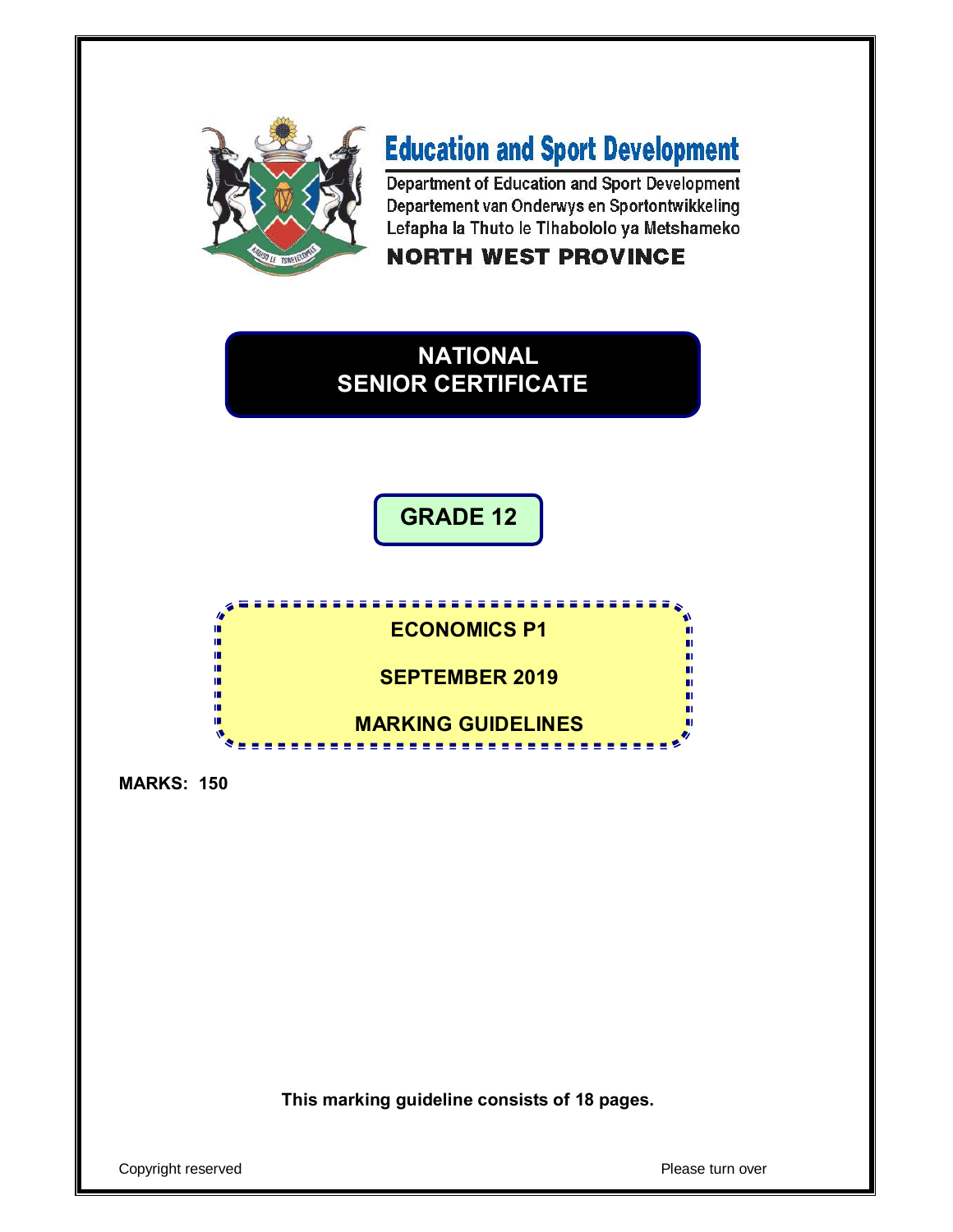# **SECTION A (COMPULSORY)**

## **QUESTION 1**

#### 1.1 **MULTIPLE-CHOICE QUESTIONS**

- 1.1.1  $D \vee \vee$ . open
- 1.1.2  $C \vee C$ . Jugler
- 1.1.3  $B \vee \vee$  . 1 April to 31 March
- 1.1.4 A √√. Balance of Payments
- 1.1.5  $B \vee \vee$ . Sanctions
- 1.1.6  $C \vee C$  . Accelerated Shared Growth Initiative of South Africa
- 1.1.7  $D \vee \vee$ . infant mortality
- 1.1.8  $A \vee A$ . Skills Development Programme (8 x 2) (16)

## 1.2 **MATCHING ITEMS**

|     | 1.2.1 | $G \vee$ . where long term funds are borrowed and saved by<br>consumers and business enterprises. |  |
|-----|-------|---------------------------------------------------------------------------------------------------|--|
|     | 1.2.2 | $E \nightharpoonup$ . also known as the national product at constant prices.                      |  |
|     | 1.2.3 | $B \vee$ . do not change direction until after the business cycle has<br>changed its direction.   |  |
|     | 1.2.4 | $A \vee$ . when officials tend to obey rules and regulations without<br>judgement.                |  |
|     | 1.2.5 | $C \vee$ allowed to respond to market forces within certain limits.                               |  |
|     | 1.2.6 | $H \n\checkmark$ . implemented by the SARB to try and stabilize prices.                           |  |
|     | 1.2.7 | $F \n\checkmark$ . an international bank that promote economic recovery<br>development.           |  |
|     | 1.2.8 | $1 \checkmark$ . used to determine the prices of inputs.<br>$(8 \times 1)$<br>(8)                 |  |
| 1.3 |       | <b>GIVE THE TERM/CONCEPT</b>                                                                      |  |

- 1.3.1 Real  $\checkmark$
- 1.3.2 Business Cycle  $\checkmark$
- 1.3.3 Deregulation  $\checkmark$
- 1.3.4 International Trade  $\checkmark$
- 1.3.5 Disinvestment  $\checkmark$
- 1.3.6 Life expectancy  $\checkmark$  (6 x 1) (6)
- - **TOTAL SECTION A: 30**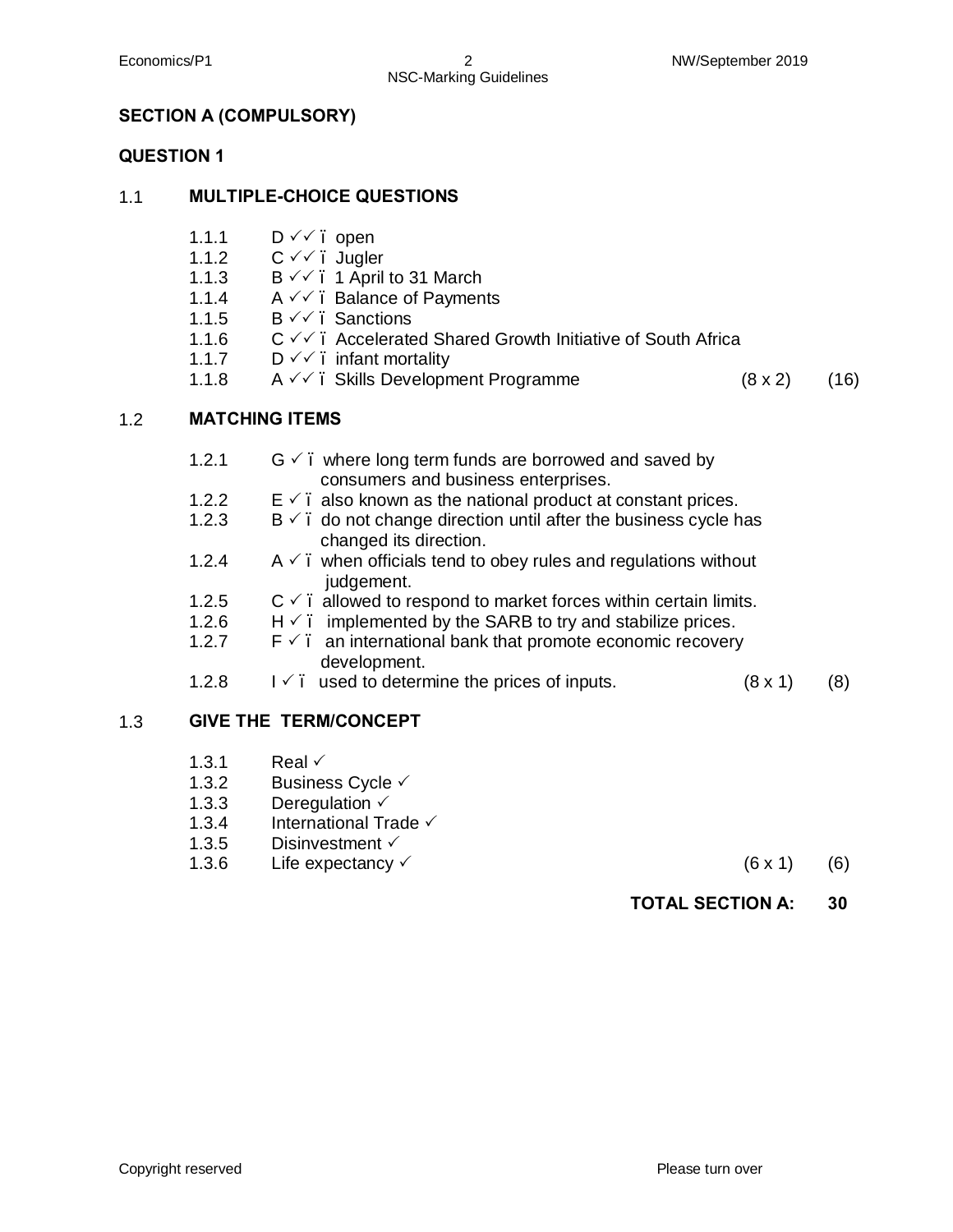NSC-Marking Guidelines

# **SECTION B**

Answer TWO of the three questions from this section in the ANSWER BOOK.

# **QUESTION 2**

2.1

 $2.2$ 

| 2.1.1         | Name TWO injections in the circular flow.<br>Investments $\checkmark$<br>Government spending $\checkmark$<br>$\bullet$<br>Export income √<br>$(2 \times 1)$                                                                                                                                                                                                                                                                   | (2) |
|---------------|-------------------------------------------------------------------------------------------------------------------------------------------------------------------------------------------------------------------------------------------------------------------------------------------------------------------------------------------------------------------------------------------------------------------------------|-----|
| 2.1.2         | Why should climatic conditions be considered as a reason for<br>international trade?<br>• Different climate conditions allow certain countries to grow crops<br>that other countries cannot grow. $\checkmark\checkmark$<br>• It creates an opportunity for large scale production (exports). $\checkmark\checkmark$<br>(Accept any other correct, relevant answer.)<br>$(1 \times 2)$                                        | (2) |
| Data Response |                                                                                                                                                                                                                                                                                                                                                                                                                               |     |
| 2.2.1         | In which phase of a business cycle is a recession period<br>experienced?<br>Down swing $\checkmark$ /<br>Contraction $\checkmark$                                                                                                                                                                                                                                                                                             | (1) |
| 2.2.2.        | Give any industry currently experiencing a low economic<br>growth rate.<br>• Trade $\checkmark$<br>Agriculture $\checkmark$<br>$\bullet$<br>• Transport $\checkmark$<br>• Mining $\checkmark$<br>• Manufacturing $\checkmark$<br>• Construction $\checkmark$<br>(Accept any other correct, relevant answer.)                                                                                                                  | (1) |
| 2.2.3         | Describe the term Gross Domestic Product.<br>Refers to the value of all final goods and services that are<br>produced $\checkmark$ within the borders of a country over a certain period. $\checkmark$                                                                                                                                                                                                                        | (2) |
| 2.2.4         | Briefly explain the impact a recession might have on the<br>economy.<br>Economic activity decreases $\checkmark\checkmark$<br>Households receive less income and spending decrease. $\checkmark\checkmark$<br>Business confidence decrease, i.e. business invest and produce<br>less. $\checkmark\checkmark$<br>The real GDP decreases and the country will be in a contracting<br>$\bullet$<br>phase. $\checkmark\checkmark$ |     |

(Accept any other correct, relevant answer.)  $(Any 1 x 2)$  (2)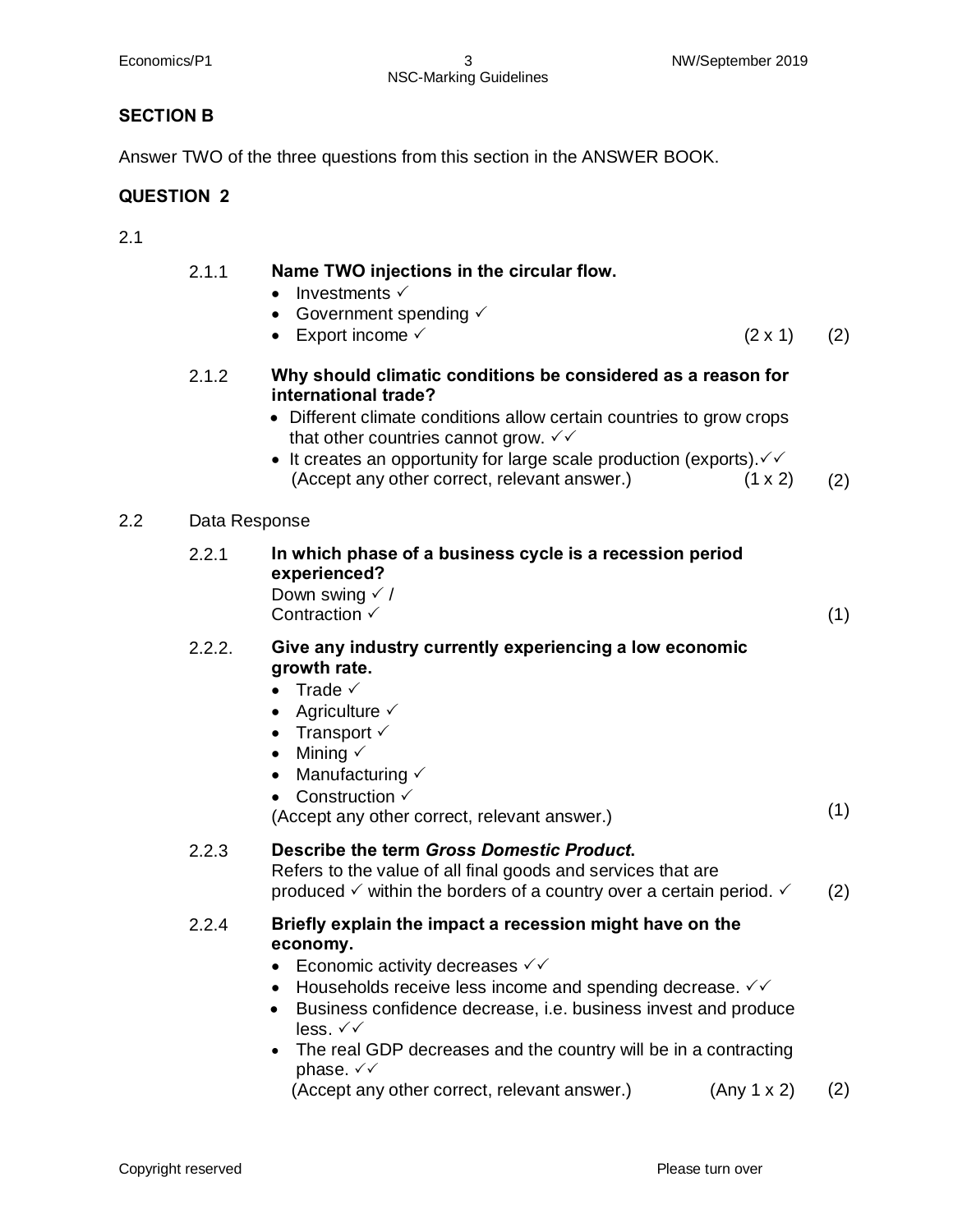|     | 2.2.5         | How can the fiscal policy be used to stimulate a weakened<br>economy?<br>Fiscal policy can stimulate a weakened economy by:<br>increasing government expenditure to stimulate further<br>economic activity. $\checkmark\checkmark$<br>creating income earned from job creation programmes that will<br>$\bullet$<br>enable consumers to demand more goods and services. $\checkmark\checkmark$<br>decreasing the tax rate which will increase consumeros<br>disposable income. √√<br>(Any 2 x 2)<br>(Accept any other correct, relevant answer.)                                                              | (4) |
|-----|---------------|---------------------------------------------------------------------------------------------------------------------------------------------------------------------------------------------------------------------------------------------------------------------------------------------------------------------------------------------------------------------------------------------------------------------------------------------------------------------------------------------------------------------------------------------------------------------------------------------------------------|-----|
| 2.3 | Data Response |                                                                                                                                                                                                                                                                                                                                                                                                                                                                                                                                                                                                               |     |
|     | 2.3.1         | Give an example of renewable energy.<br>Solar $\checkmark$<br>$\bullet$<br>Wind $\checkmark$<br>$\bullet$<br>Tidal $\checkmark$<br>$\bullet$<br>• Biomass $\checkmark$<br>• Biofuel $\checkmark$<br>(Accept any other correct, relevant answer.)                                                                                                                                                                                                                                                                                                                                                              | (1) |
|     | 2.3.2         | List any other State Owned Enterprise not mentioned in the<br>extract above.<br>Central Post office √<br>ACSA / SAA √<br>$\bullet$<br>Telkom √<br>$\bullet$<br>Transnet $\checkmark$<br>$\bullet$<br>Denel $\checkmark$<br>$\bullet$<br>SAFCOL ✓<br>(Accept any other correct, relevant answer.)                                                                                                                                                                                                                                                                                                              | (1) |
|     | 2.3.3         | Describe the term nationalisation.<br>It is when the government takes ownership and control of an<br>existing enterprise in the free market. $\checkmark\checkmark$<br>(Accept any other correct, relevant answer.)                                                                                                                                                                                                                                                                                                                                                                                           | (2) |
|     | 2.3.4         | Why would the privatisation of an SOE benefit the economy?<br>• It generates additional funds through income generated from tax.<br>$\checkmark$<br>• It will broaden the tax base through total assets, investment and<br>income streams that are subject to taxation. $\checkmark\checkmark$<br>• It will create greater efficiency in the economy, because the profit<br>driven industries are more effective. $∨∨$<br>• Promote more foreign investment in the SA and the inflow of<br>capital. $\checkmark\checkmark$<br>• Relieve pressure on the budget to alleviate shortages. $\checkmark\checkmark$ |     |
|     |               | (Accept any other correct, relevant answer.)                                                                                                                                                                                                                                                                                                                                                                                                                                                                                                                                                                  | (2) |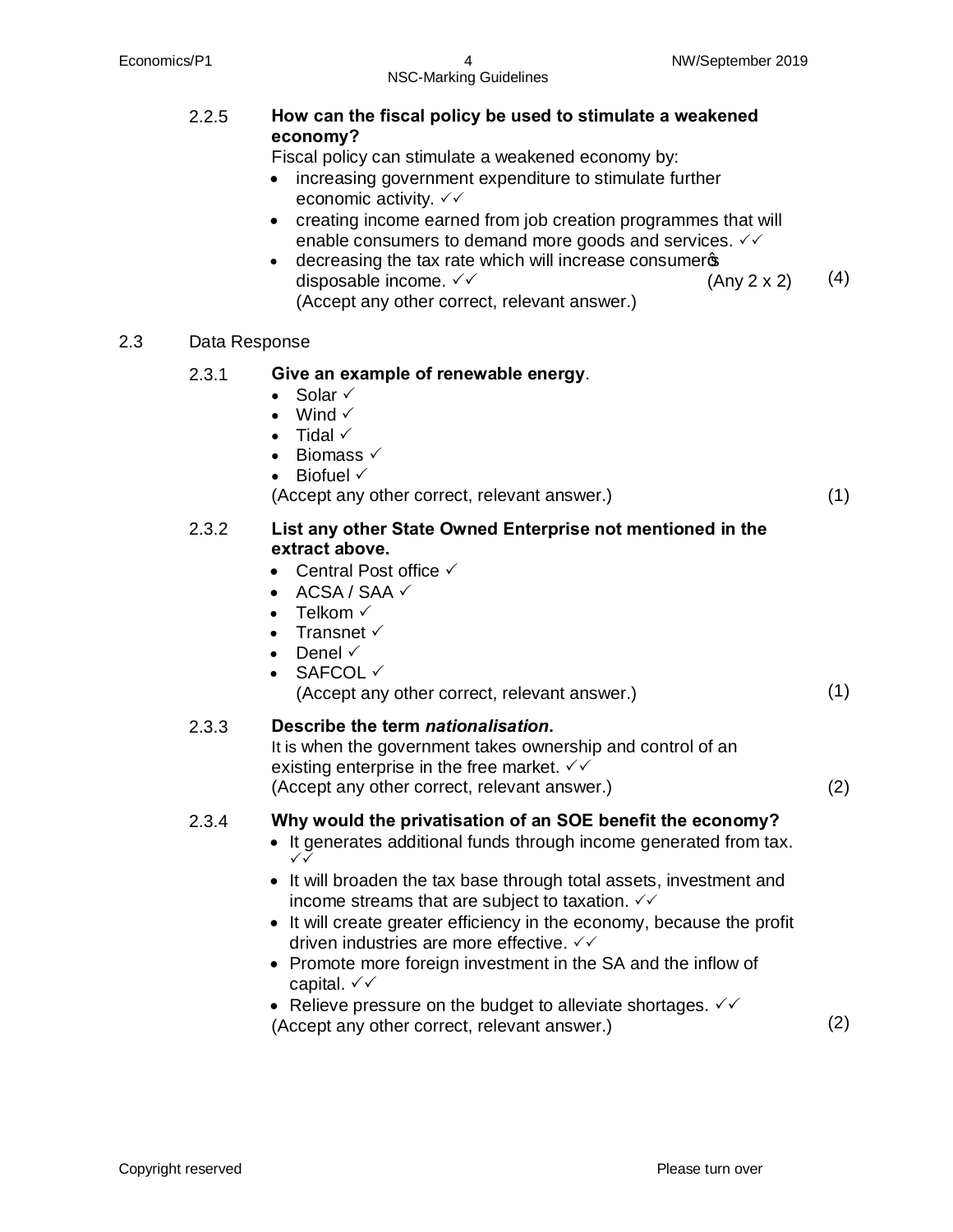## 2.3.5 **How can Eskom function more effectively to benefit the consumer?**

Eskom can function more effectively by:

- · allowing consumers to make payments directly to Eskom as the supplier - cut out the middle man.  $\sqrt{V}$
- producing at lower costs, e.g. cheaper suppliers.  $\checkmark\checkmark$
- applying effective management and control no corruption and nepotism.  $\checkmark\checkmark$
- · employing qualified and competent workers on all levels of the business.  $\checkmark\checkmark$

```
(Accept any other correct, relevant answer.) (Any 2 x 2) (4)
```
### 2.4 **Discuss** *interest rates* **and** *import substitution* **as measures used to correct the balance of payments disequilibria.**

#### Interest rates

- Interest rates can be increased to reduce spending on imports.  $\sqrt{6}$
- Foreigners on the other hand might take advantage by increasing their investment in the country with the higher interest rate.  $\checkmark$  (Any 2 x 2)

Import substitution

- Import control can be stricter, through increasing custom duties.  $\checkmark\checkmark$
- · Local producers can be motivated to produce more locally with the help of subsidies.  $\checkmark\checkmark$
- Goods which were imported can be produced locally.  $\checkmark$  (Any 2 x 2) (Accept any other correct, relevant answer.) (8)
- (A maximum of 4 marks may be allocated for mere listing of facts/examples)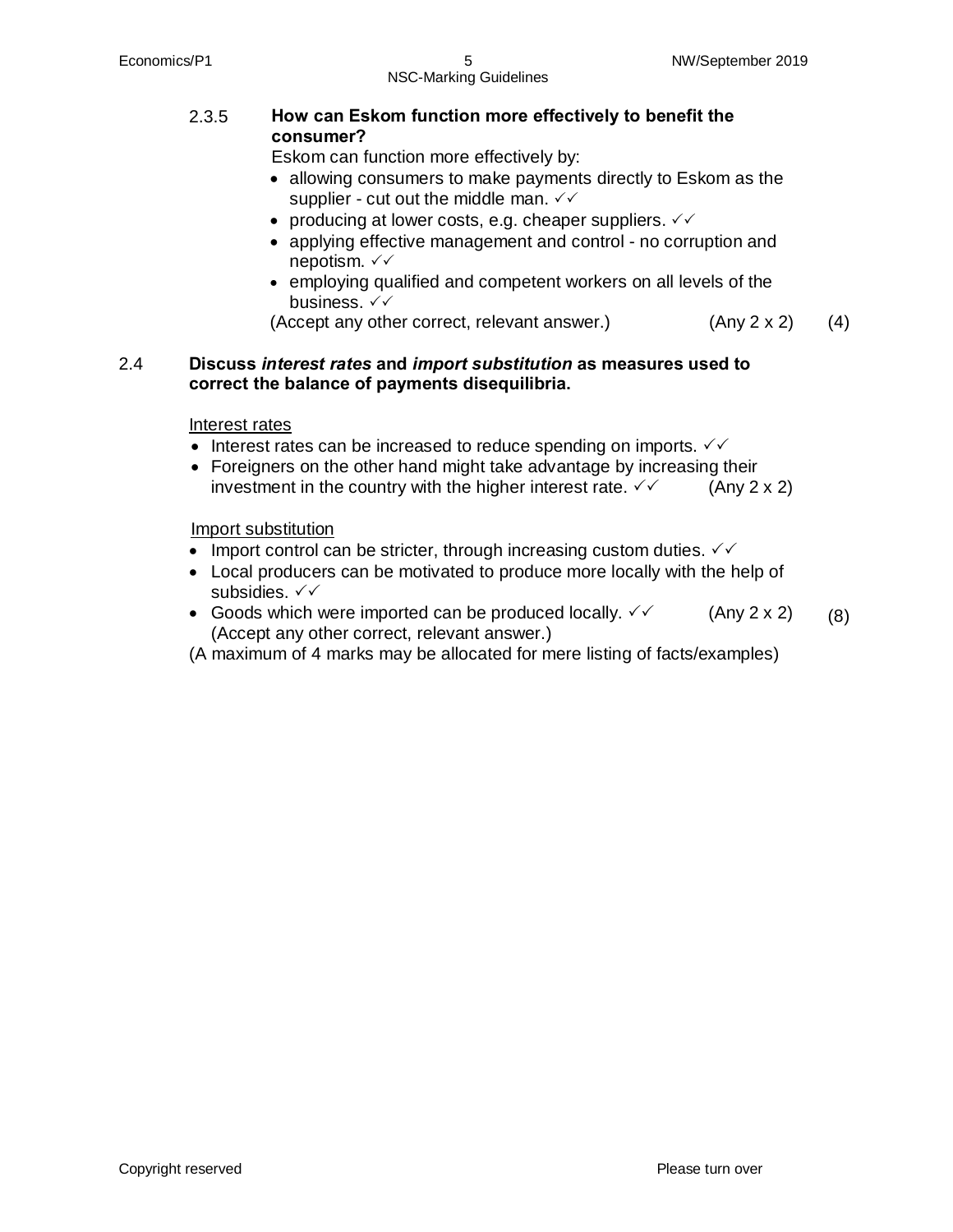## 2.5 **Evaluate the functioning of markets in the circular flow model.**

The functioning of markets in the circular flow model can have a positive impact by:

- availing the factors of production for economic activities,  $\sqrt{6}$  e.g. capital for investments through the factor market  $\checkmark$
- · allowing consumers to earn an income from the sale of the factors of production which will enable them to purchase goods and services in the product market.  $\checkmark\checkmark$
- enabling households, the business sector and other participants to access funds for trading and production,  $\sqrt{ }$  through financial markets e.g. banks.  $\checkmark$
- enabling industries to obtain capital goods from other countries, that are not domestically available,  $\sqrt{\sqrt{}}$  through foreign exchange markets e.g. machinery  $\checkmark$
- earning valuable income through exports through the foreign exchange markets.  $\checkmark\checkmark$

The functioning of markets in the circular flow model can have a negative impact by:

- · failing to provide enough training, employment possibilities will be limited, if the factor market is ineffective  $\sqrt{\sqrt{}}$
- · struggling firms who suffer to produce quality goods for the product market.  $\checkmark$
- inefficiently satisfying the needs and wants of consumers  $\checkmark\checkmark$
- · providing inadequate transport, technology and communication to reach existing markets  $\checkmark$

(Accept any other correct, relevant answer.)

(A maximum of 2 marks may be allocated for mere listing of facts / examples)

**[40]**

(8)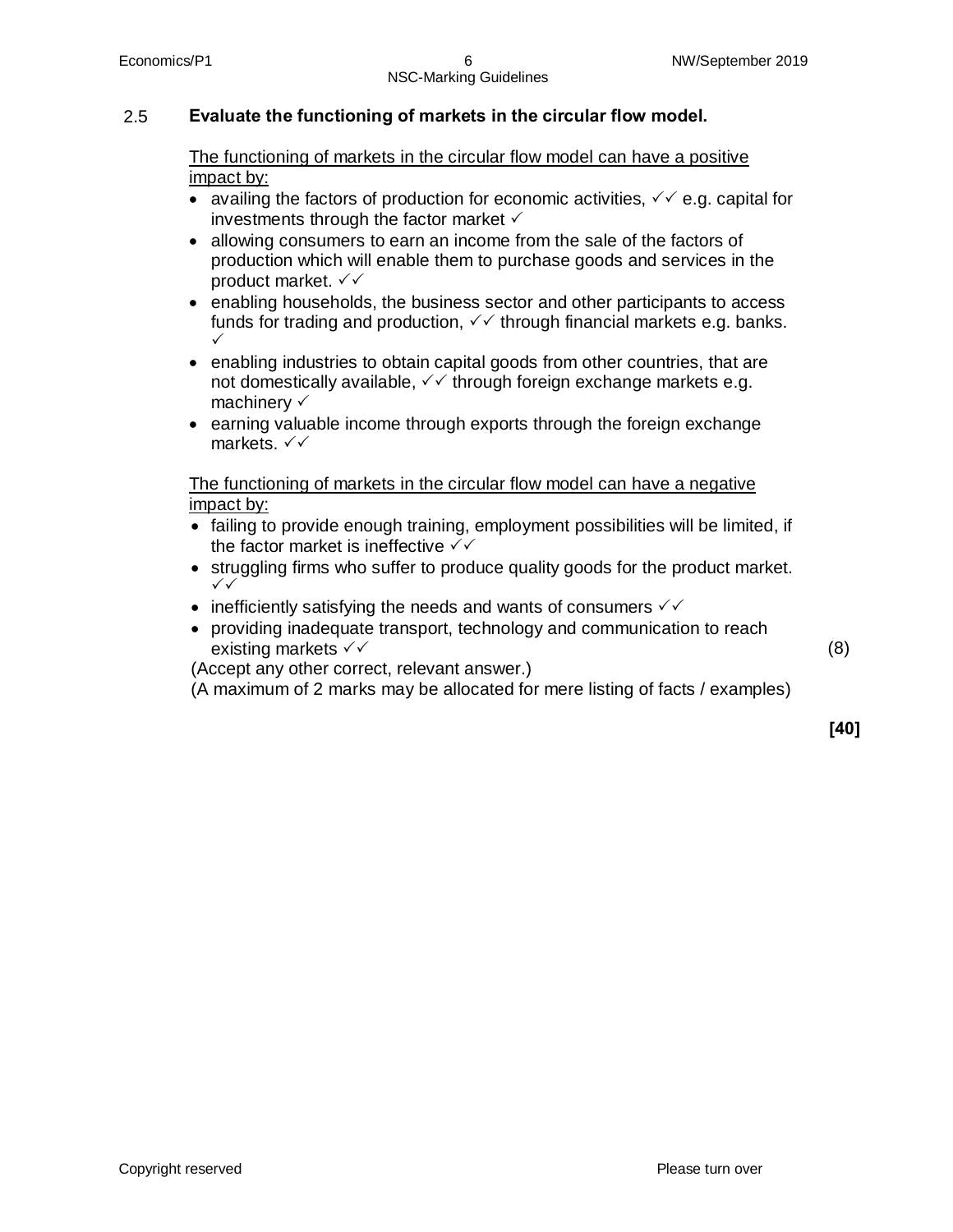Economics/P1 7 NW/September 2019 NSC-Marking Guidelines

# **QUESTION 3**

# 3.1

# 3.1.1 **Name TWO elements in the scorecard of Black Economic Empowerment.**

- Equity ownership  $\checkmark$
- Management and Control  $\checkmark$
- Employment equity  $\checkmark$
- Preferential procurement / Tendering  $\checkmark$
- Enterprise Development  $\checkmark$
- Social Responsibility  $\checkmark$  (Any 2 x 1) **(2)**

(2)

# 3.1.2. **Why are economic indicators used to assess the economy?**

- They are used to establish the state of the economy.  $\sqrt{2}$
- · When statistics change, they inform us of changes in the economy.  $\checkmark\checkmark$
- Provide a meaningful feedback.  $\checkmark\checkmark$
- They are compiled for specific purposes, e.g. CPI.  $\checkmark$ (Accept any other correct, relevant answer.)  $(Any 1 x 2)$  (2)

#### 3.2 Data Response

# 3.2.1 **Give ONE factor that is used to measure human development.**

- Life expectancy  $\checkmark$
- Literacy  $\checkmark$
- Level of education  $\checkmark$
- Standard of living  $\checkmark$ (Accept any other correct, relevant answer.) (1)

# 3.2.2. **Why is economic freedom in South Africa so important?**

Every citizen should be able to live the life that will lead to greater opportunities and a good standard of living  $\checkmark$ 

(Accept any other correct, relevant answer.) (1)<br>3.2.3 **Describe the term** *demography***.** 

# 3.2.3 **Describe the term** *demography***.**

It is physical structure of the population, including race, gender, etc.  $\checkmark\checkmark$ 

(Accept any other correct, relevant answer.)

#### 3.2.4 **How will an improved infrastructure contribute to an increase in the quality of life?**

- Improving the mobility of production factors and access to various resources or opportunities.  $\checkmark\checkmark$
- · Enabling people to reach their destinations easier (time management).  $\checkmark\checkmark$
- Ensuring that there are more methods of communication, such as cellular phone, internet, advertisements, etc.  $\checkmark\checkmark$
- · Ensuring the availability of better healthcare facilities, such as modern equipment in hospitals.  $\checkmark$   $\checkmark$  (Any 1 x 2) (2)

(Accept any other correct, relevant answer.)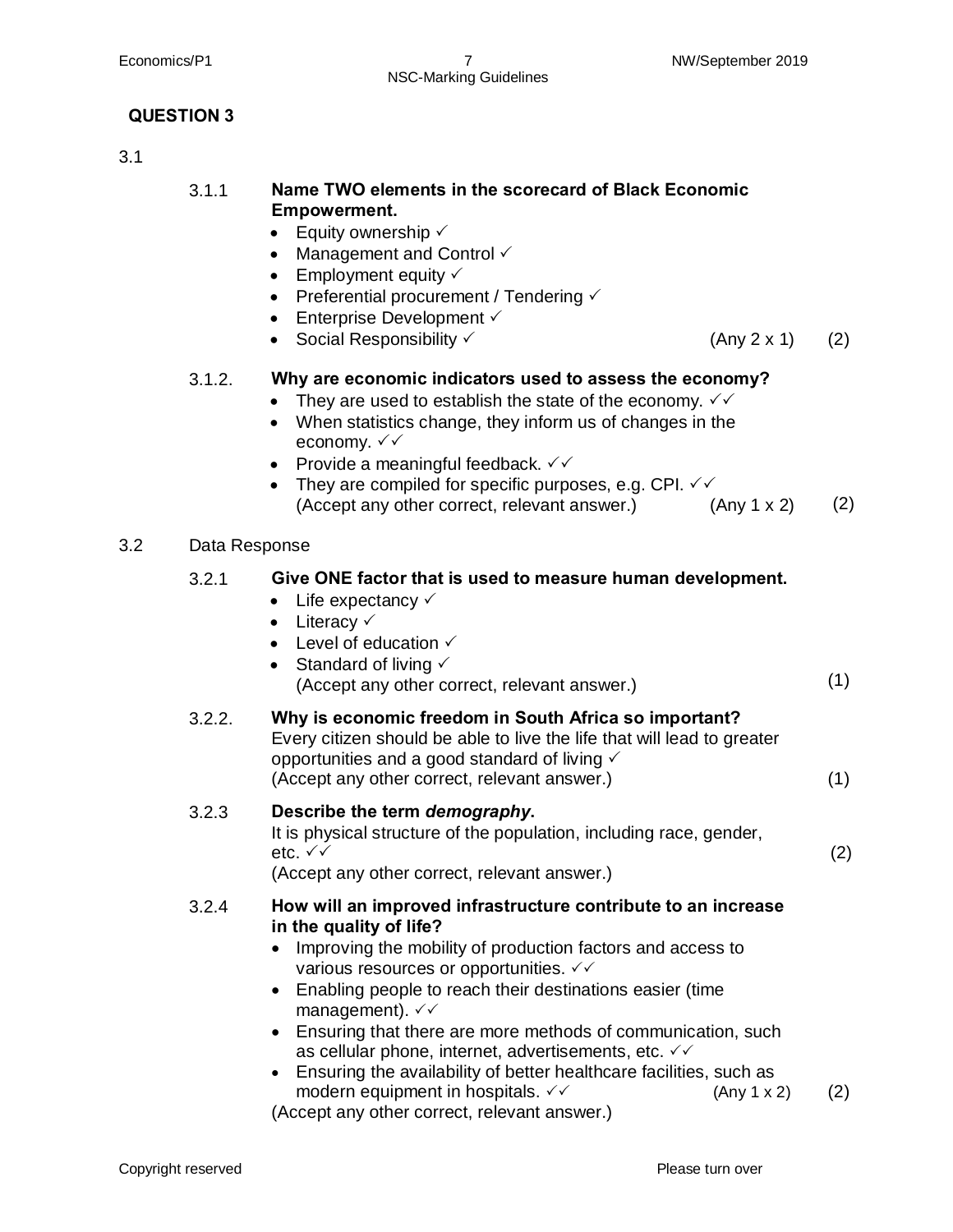#### 3.2.5 **Comment about the success of the South African social policy in boosting economic development,**

The social policy is successful to boost economic development by:

- · granting social grants that forms the most important source of income to a large number of South Africans  $\sqrt{\sqrt{}}$
- creating jobs through the Expanded Public Works Programme for poor people and equips them with skills training.  $\checkmark\checkmark$
- · providing community based projects which are driven by the government to create income opportunities.  $\sqrt{ }$
- · providing poor households with limited free water and electricity monthly.  $\checkmark\checkmark$
- · providing school feeding schemes at public schools to help poor children with a daily ration  $\checkmark\checkmark$
- · municipalities providing good service delivery and access to clean water, sanitation and waste disposal.  $\checkmark\checkmark$
- · poor people receives free health care services such as consultation, hospitalization, medicine, etc.  $\sqrt{V}$
- children from poor households qualify to receive free education  $\checkmark$

# **AND/OR**

The social policy is not successful to boost economic development because:

- it is not successful to eradicate nepotism and corruption  $\sqrt{ }$
- houses are allocated to family members of senior officials.  $\checkmark\checkmark$
- healthcare facilities are not well managed.  $\checkmark$  (Any 2 x 2) (Accept any other correct, relevant answer.) (4)

# 3.3 Data Response

# 3.3.1 **Give any factor that can improve the production capacity of a firm.**

- Better technology  $\checkmark$
- Trained and skilled workers  $\checkmark$
- Production subsidies  $\checkmark$

(Accept any other correct, relevant answer.) (1)

# 3.3.2. **Why should a country produce more goods and services?**

- To supply in all the needs and wants of the citizens.  $\checkmark$
- To ensure there is economic development.  $\checkmark$
- · To improve the GDP.

(Accept any other correct, relevant answer.)

# 3.3.3 **Describe the term** *capital deepening***.**

Occurs when the capital stock per worker is increased.  $\sqrt{2}$ (Accept any other correct, relevant answer.)

(2)

(1)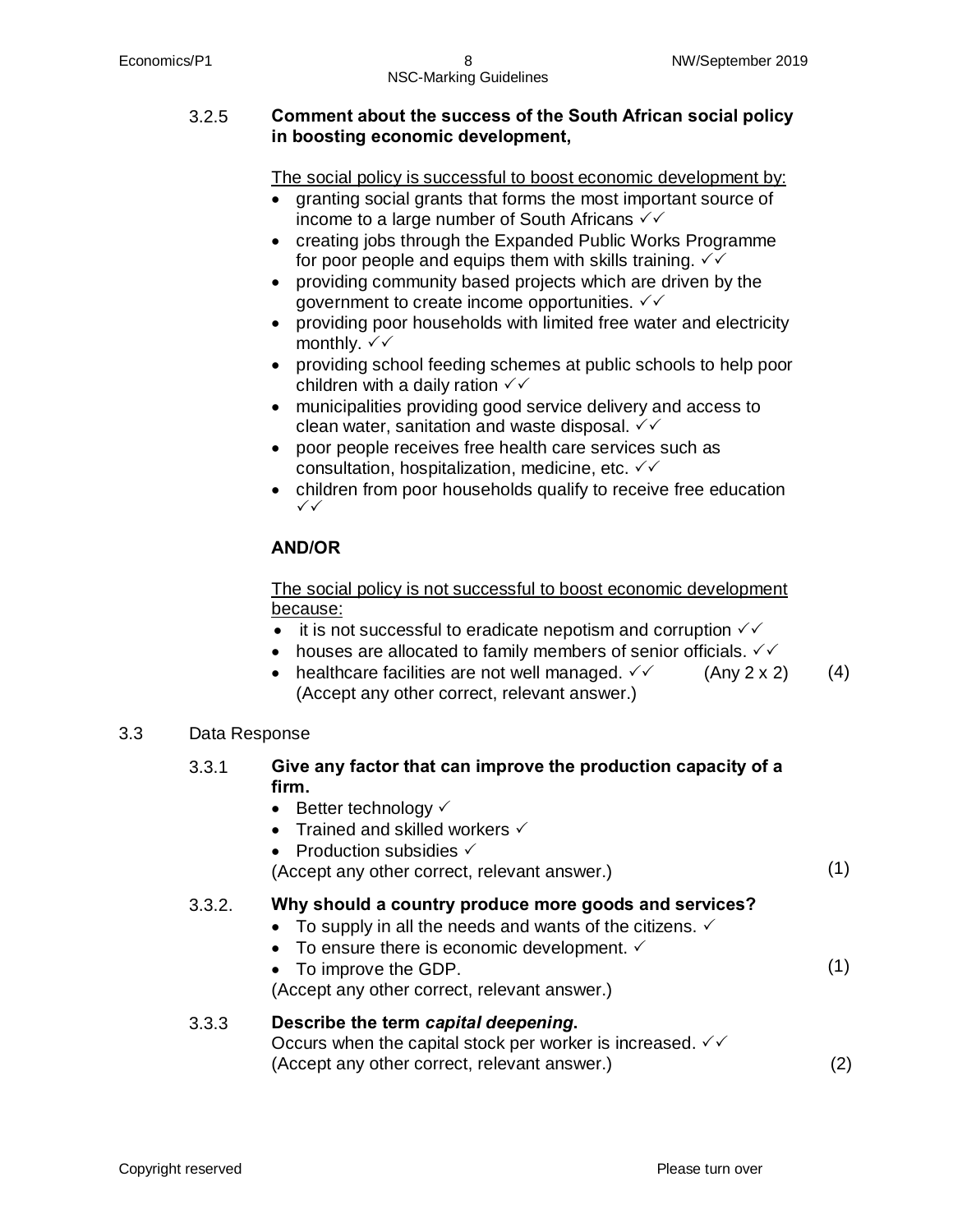- · By implementing and enforcing strict laws and regulations on pollution  $\checkmark\checkmark$
- Enforcing strict laws that protect and preserve them.  $\sqrt{6}$
- Enforcing strict laws and regulations that prevent exhaustion and exploitation.  $\checkmark\checkmark$

(Accept any other correct, relevant answer.) (2)

3.3.5 **How successful has the South African government been in improving the quality of labour?** Positive:

- improving skills development through SETA $\mathfrak{S} \vee \mathfrak{S}$
- improving physical and social infrastructure for example more educational institutions were established in most areas after 1994  $\checkmark\checkmark$
- making bursaries and study loans accessible every year.  $\checkmark\checkmark$

# **AND/OR**

#### Negative:

- Not all children are attending schools . some are excluded due to their poor family background or lack of information  $\sqrt{}$
- some people still cand afford further education like universities.  $\checkmark$
- · much needed upgrading of infrastructure like roads and bridges have not been done which could have created thousands of much needed jobs  $\checkmark$  (Any 2 x 2)

(Accept any other correct, relevant answer.) (4)

# 3.4 **Differentiate between** *housing* **and** *urbanisation* **as social indicators.** Housing

- Many South African citizens are poor and cannot afford property.  $\checkmark\checkmark$
- · The government supplies housing subsidies and the private sector provides housing loans.  $\checkmark\checkmark$ (Accept any other correct, relevant answer.) (Any 2 x 2)

Urbanisation

- The natural growth of the urban population is an indicator of a country  $\infty$ social development.  $\checkmark\checkmark$
- Migration from rural to urban areas indicates development.  $\checkmark\checkmark$
- Establishment of new towns indicates the level of social development.  $\checkmark\checkmark$ (Accept any other correct, relevant answer.) (Any 2 x 2)

(A maximum of 4 marks may be allocated for mere listing of facts/examples) (8)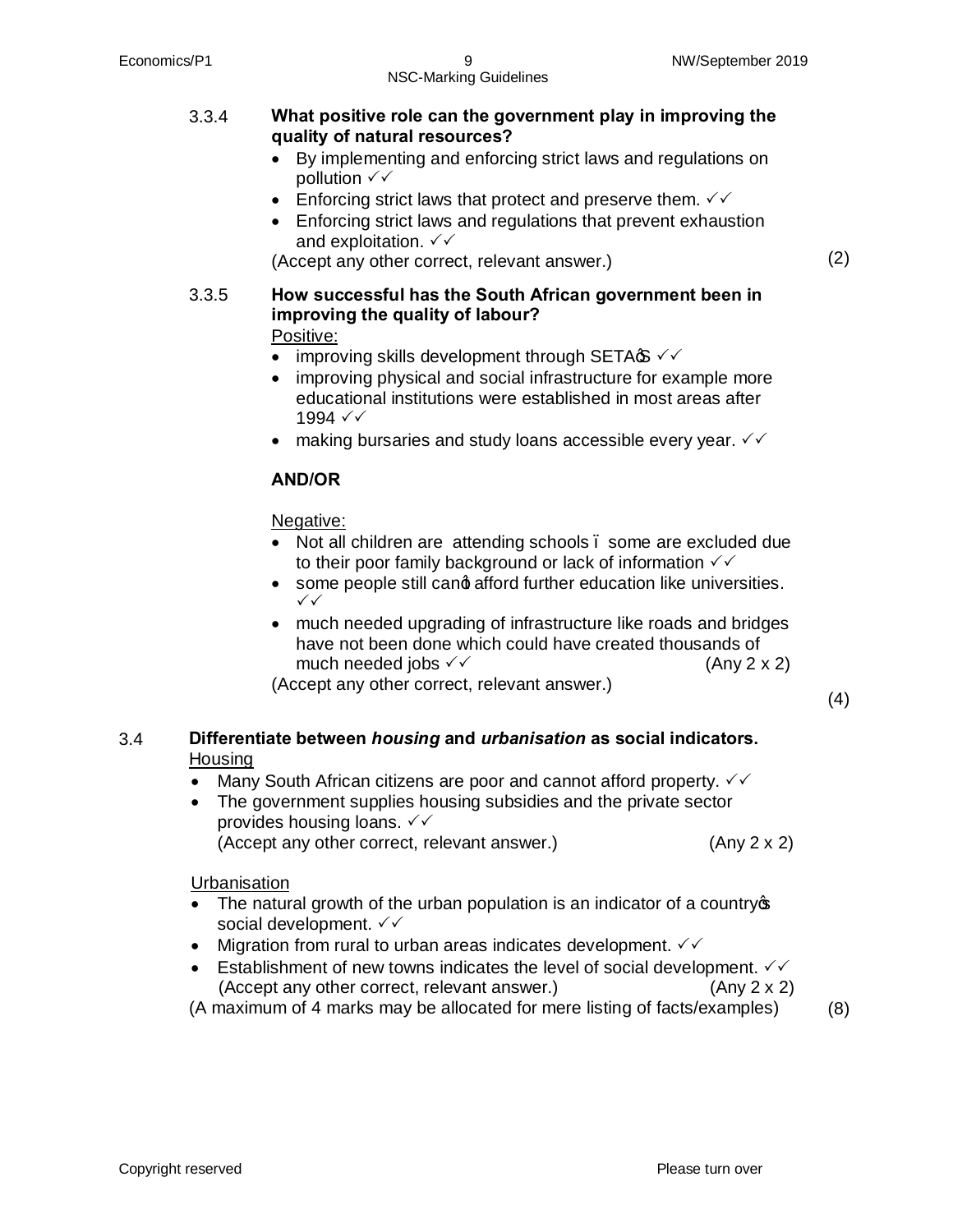#### 3.5 **How successful is the South Africa's New Growth Path to influence economic growth and economic development?**

The NGP has been successful in influencing growth and development, by:

- · creating jobs through physical and social infrastructure expansion in areas such as energy, transport, communication, water and housing.  $\checkmark\checkmark$
- creating employment in the agricultural value chain by addressing the high costs of fertilisers and other inputs and by promoting, processing and export marketing.  $\checkmark\checkmark$
- creating jobs in the mining value chain by increasing mineral extraction, improving infrastructure and skills development and supporting the beneficiation on the final manufacturing of consumers and capital goods.  $\checkmark$
- improving a green economy through expansion of infrastructure and technology in solar energy, wind energy and bio-fuels.  $\checkmark\checkmark$
- improving manufacturing sectors, skills development, research and investment.  $\checkmark\checkmark$
- expanding tourism and certain high level services.  $\sqrt{6}$

### The NGP has not been successful in influencing growth and development because:

- high unemployment rates still exist in all sectors of the economy  $\checkmark\checkmark$
- growth levels are decreasing in all sectors of the economy.  $\checkmark\checkmark$
- major pollution and inefficient allocation of resources is evident  $\checkmark\checkmark$
- high shortage of energy (load shedding) and water supply is experienced  $\checkmark$
- there is still no equal distribution of income and wealth.  $\sqrt{6}$

(Accept any other correct, relevant answer.) (Any 4 x 2)

(8)

(A maximum of 2 marks may be allocated for mere listing of facts/examples)

**[40]**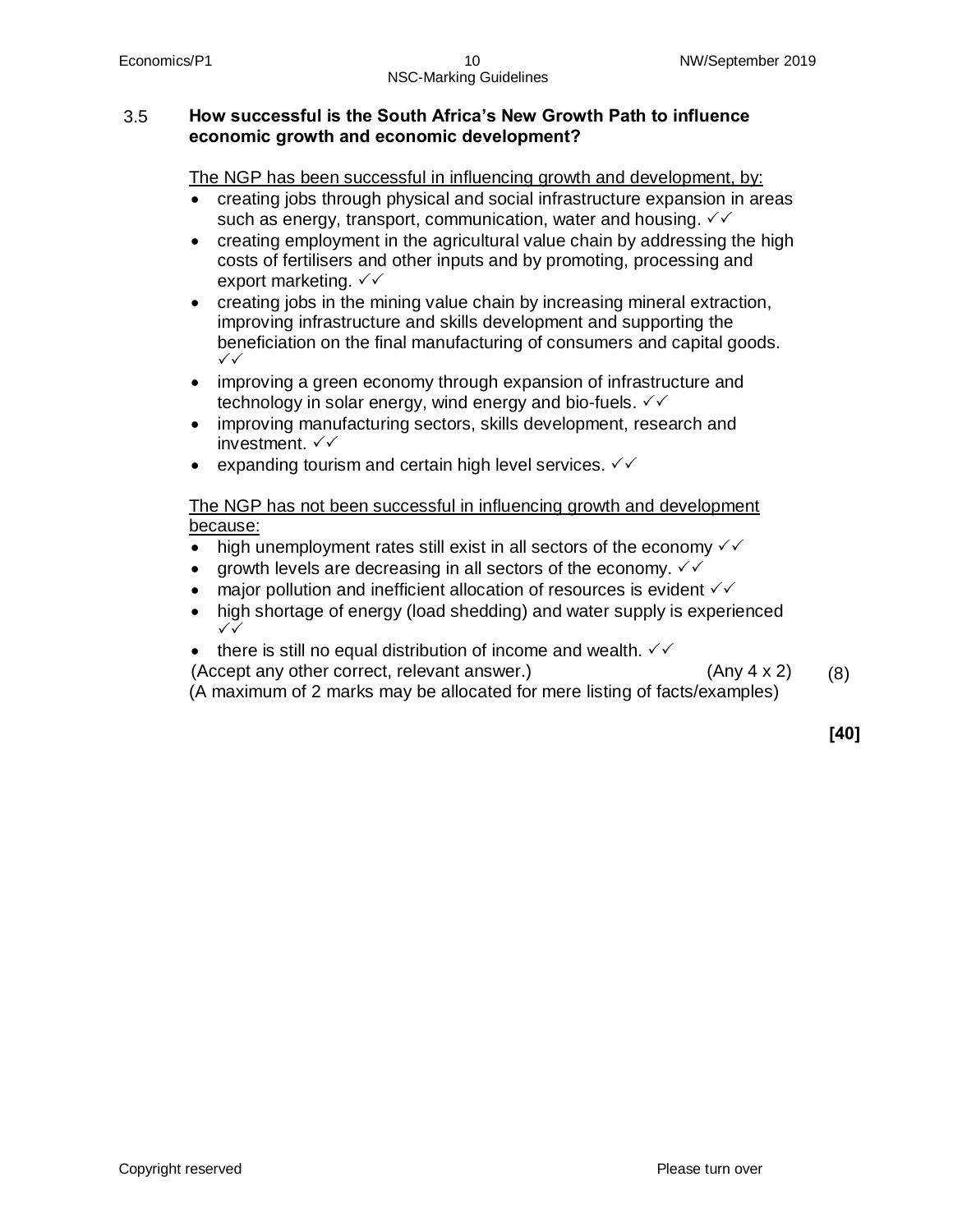Economics/P1 11 11 NW/September 2019 NSC-Marking Guidelines

# **QUESTION 4**

| 4.1 | 4.1.1         | Name any TWO member states which form part of BRICS.<br>Brazil $\checkmark$<br>$\bullet$<br>Russia √<br>$\bullet$<br>India $\checkmark$<br>$\bullet$<br>China $\checkmark$<br>$\bullet$<br>• South Africa $\checkmark$<br>(Any 2 x 1)                                                                                                                                                                                                                                                                       | (2) |  |  |
|-----|---------------|-------------------------------------------------------------------------------------------------------------------------------------------------------------------------------------------------------------------------------------------------------------------------------------------------------------------------------------------------------------------------------------------------------------------------------------------------------------------------------------------------------------|-----|--|--|
|     | 4.1.2.        | What effect will the depreciation of the Rand have on the<br>demand for foreign goods?<br>The demand for imported goods will decrease, because it will be<br>too expensive to import. √√<br>(Accept any other correct, relevant answer.)                                                                                                                                                                                                                                                                    | (2) |  |  |
| 4.2 | Data Response |                                                                                                                                                                                                                                                                                                                                                                                                                                                                                                             |     |  |  |
|     | 4.2.1         | What is the main source of government income?<br>Personal income tax √                                                                                                                                                                                                                                                                                                                                                                                                                                      | (1) |  |  |
|     | 4.2.2         | Why are certain food items exempted from VAT?<br>To ensure that poor people can buy basic goods. $\checkmark$                                                                                                                                                                                                                                                                                                                                                                                               | (1) |  |  |
|     | 4.2.3         | Describe the term capital gains tax.<br>It is tax paid on the return when a fixed asset is sold. $\checkmark\checkmark$<br>(Accept any other correct, relevant answer.)                                                                                                                                                                                                                                                                                                                                     | (2) |  |  |
|     | 4.2.4         | Briefly explain why education receives the largest part of the<br>budget.<br>Human resources are the most important assets to create jobs and<br>to increase economic growth and development. √√<br>(Accept any other correct, relevant answer.)                                                                                                                                                                                                                                                            | (2) |  |  |
|     | 4.2.5         | How will an increase in VAT affect the economically<br>marginalised people?<br>The increase in the VAT rate might:<br>increase prices of goods and services and economic<br>marginalised people will be able to afford less. $\checkmark\checkmark$<br>increase poverty and decrease the standard of living $\checkmark\checkmark$<br>Economically marginalised people will only be able to buy the<br>$\bullet$<br>most basic products. V V<br>(Accept any other correct, relevant answer.)<br>(Any 2 x 2) | (4) |  |  |
| 4.3 | Data Response |                                                                                                                                                                                                                                                                                                                                                                                                                                                                                                             |     |  |  |
|     | 4.3.1         | Name ONE country that forms part of the Northern<br>hemisphere.<br>Norway $\checkmark$<br>$\bullet$<br>Australia √<br>$\bullet$<br>Canada √<br>Japan $\checkmark$<br>South Korea V<br>USA √<br>Germany $\checkmark$<br>(Accept any other correct, relevant answer.)                                                                                                                                                                                                                                         | (1) |  |  |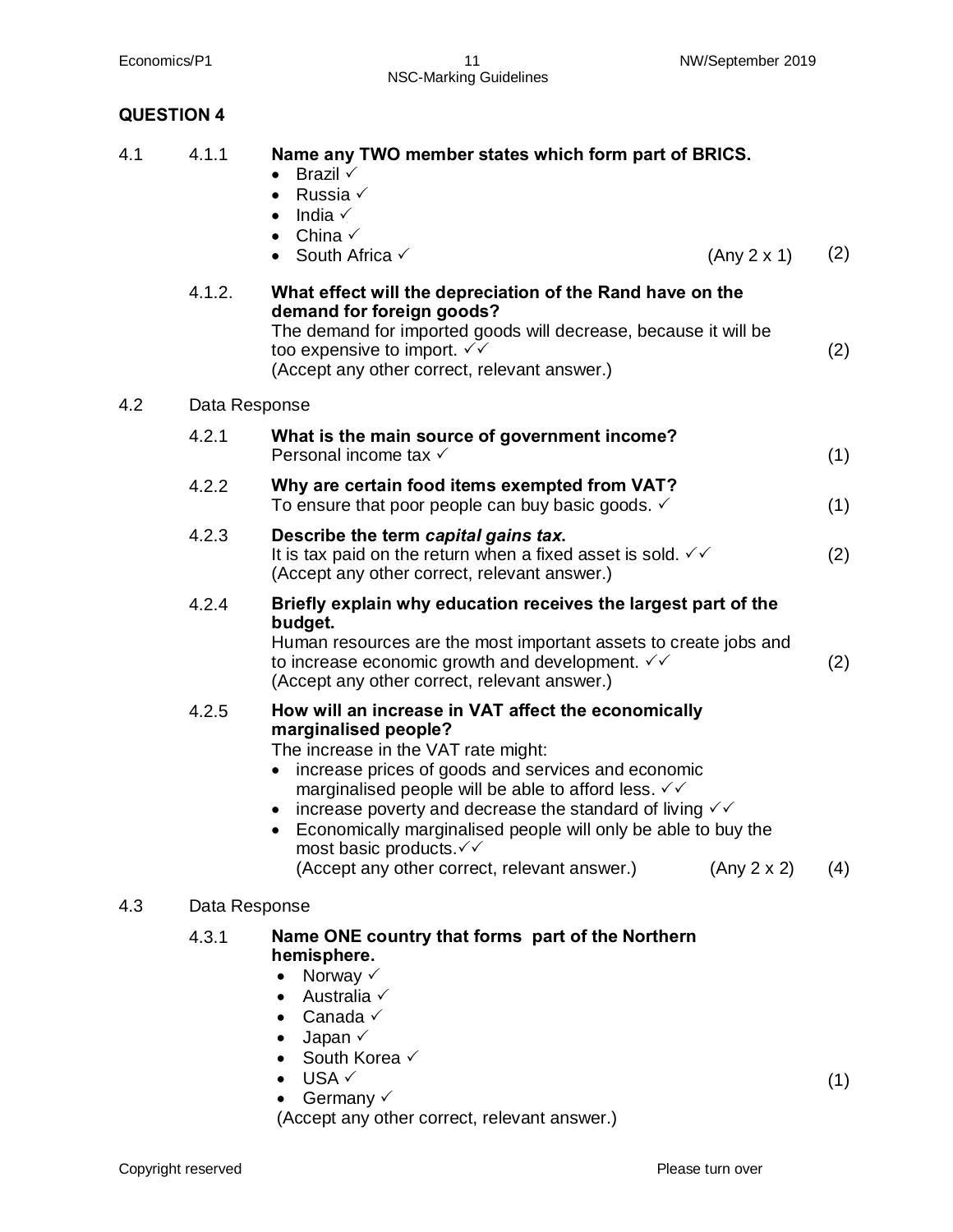4.3.2 **Name ONE category which is used to compare developed and developing countries.**  • Standard of living  $\checkmark$ • Globalisation inequalities  $\checkmark$ • Environment  $\checkmark$  $\frac{1}{2}$  Sustainable development  $\checkmark$  (1) 4.3.3 **Describe the term** *globalization***.** It is the worldwide interfacing and interaction of economies, with trade as an important element and IT making it possible.  $\checkmark$  (2) 4.3.4 **What negative effect might HIV/AIDS have on countries in the South?** The life expectancy decreases, because the countries are too poor to supply sufficient healthcare.  $\sqrt{\sqrt{}}$ (Accept any other correct, relevant answer.) (2) 4.3.5 **How can the developed and developing countries level the playing field?**  · The governments of developed countries can decrease subsidies  $\checkmark$  on agricultural products to give the developing countries the opportunity to compete.  $\checkmark$ • Developing countries can remove tariffs on manufactured agoods.  $\checkmark$  x 2) aoods.  $\checkmark$ (4)

(Accept any other correct, relevant answer.)

#### 4.4 **With the aid of a Phillips curve, briefly explain the relationship between unemployment and inflation.**





- The PC-curve shows the initial situation (A is the point of intersection of the PC-curve of the x-axis), it shows the natural state of unemployment for example, 8%.  $\checkmark\checkmark$
- · This is the rate of unemployment that causes no pressure on wages if unemployment is on the left of A, inflation starts to increase.  $\checkmark\checkmark$
- If the economy is stimulated so that the unemployment rate falls to B, e.g. 3%, wages increase to such an extent that inflation is at 2%.  $\checkmark\checkmark$
- If unemployment falls to C, for example, 8%, inflation caused by wage increases is at 6%.
- · By contrast, if unemployment increases from D to C inflation falls from  $6\%$  to 2%.  $\checkmark$
- The curve thus suggests that there is an inverse relationship (a trade-off) between unemployment and inflation.  $\checkmark$   $\checkmark$  **Example 2** x 2) (Accept any other correct, relevant answer.)

(8)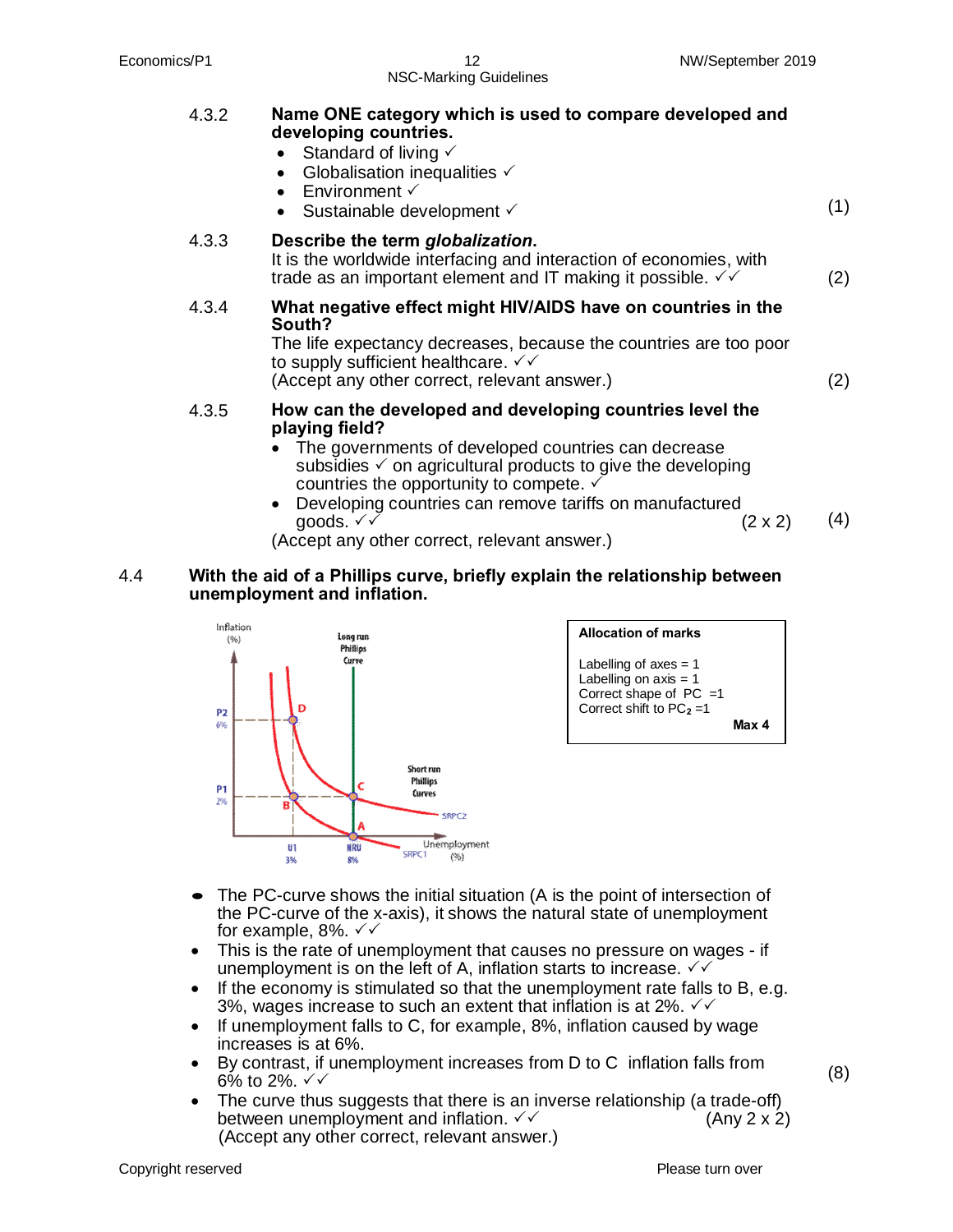#### 4.5 **How is the South African economy influenced by the effects of international trade?**

The SA economy will be positively influenced by:

- The living standard of South Africans will improve through specialization in the production of certain goods.  $\sqrt{v}$
- The increase in technology leads to mass production  $\checkmark\checkmark$ , e.g. use of cellphones.  $\checkmark$
- · Increasing production efficiency, e.g. resources are used more effectively - less waste.  $\checkmark\checkmark$
- · More choices of goods and services from all over the world not only from South Africa.  $\checkmark\checkmark$
- · Increased competition leads to innovation and high standards in economic capacity.  $\checkmark\checkmark$
- · Globalisation brings the countries of the world together and share knowledge.  $\checkmark\checkmark$

The SA economy will be negatively influenced by:

- Less developed countries like S.A. might not be able to compete with developed countries.  $\checkmark\checkmark$
- · Specialisation causes some producers to close down their businesses.  $\checkmark\checkmark$
- · Globalisation let people tend to forget their cultures and indigenous knowledge systems disintegrate.  $\sqrt{\sqrt{}}$
- · Mass production leads to domestic people buying inferior quality goods from other countries at the expense of local producers.  $\sqrt{2}$

(Accept any other correct, relevant answer.)  $(Any 4 x 2)$   $(8)$ 

**[40]**

**TOTAL SECTION B: 80**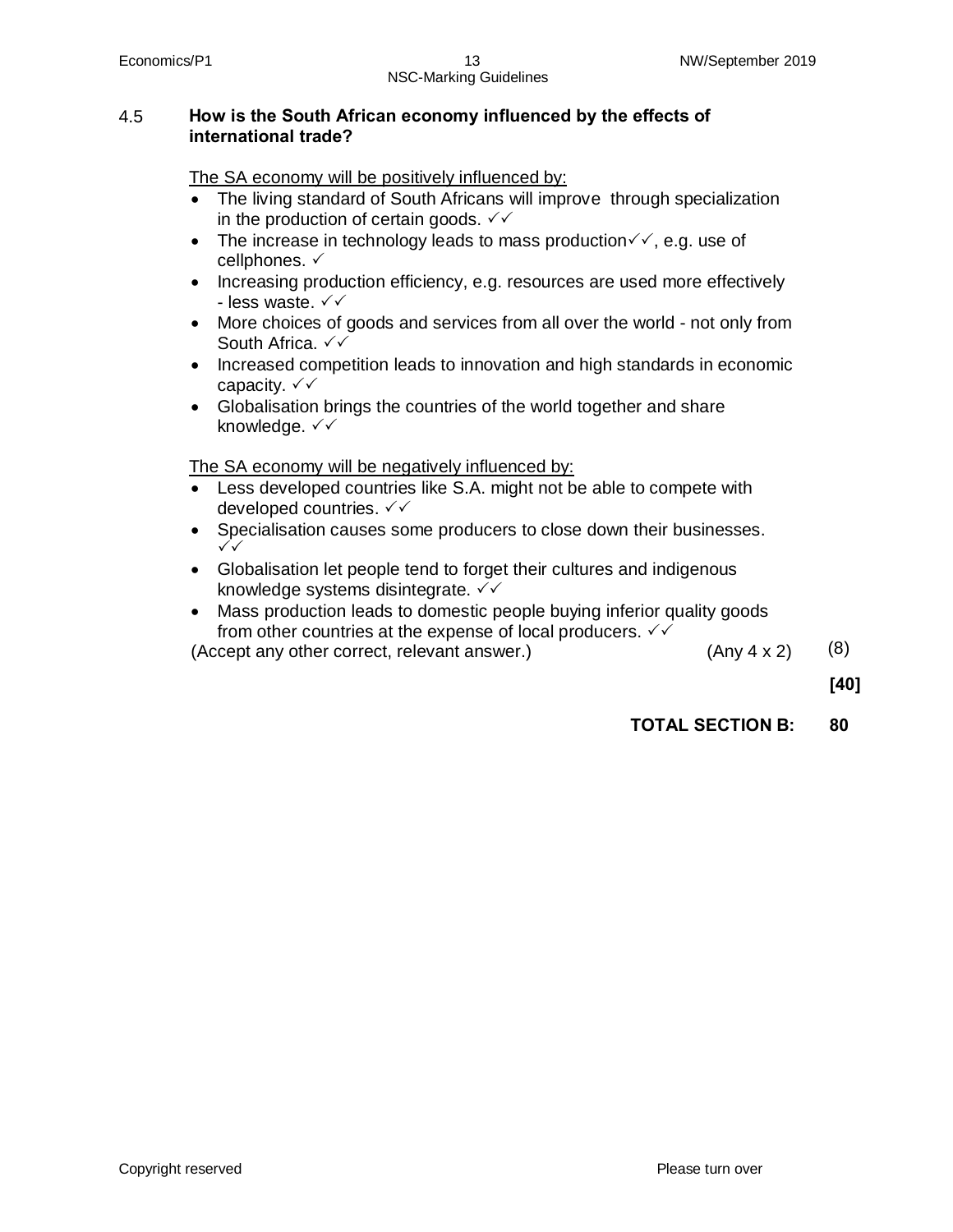#### Economics/P1 14 14 NW/September 2019 NSC-Marking Guidelines

# **SECTION C**

Answer ONE question from this section in the ANSWER BOOK.

# **QUESTION 5**

- · **Discuss in detail export promotion.** 
	- · **Reasons (4)**
	- · **Methods (6)**
	- · **Advantages (8)**
	- · **Disadvantages (8) (26)**

· **Evaluate the success of South African trade policy in protecting the local textile industry against foreign competition. (10)** 

#### **Introduction**

Export Promotion involves providing incentives to encourage local businesses to produce goods for exports.  $\checkmark\checkmark$ (Accept any other correct relevant response)

#### **Body**

## **MAIN PART**

Reasons for export promotion

- The country achieves significant export-led economic growth.  $\checkmark\checkmark$
- It enlarges the production capacity of the country.  $\checkmark\checkmark$
- Export markets are much bigger than local markets.  $\checkmark\checkmark$
- · Larger production units create more job opportunities and more workers will be employed.  $\checkmark\checkmark$
- It leads to lower retail prices due to mass production.  $\checkmark$  and the mass of  $(Max 4)$

#### Methods of export promotion

- $\bullet$  Incentives  $\checkmark$ 
	- The government supplies information on export markets in order to stimulate exports.  $\checkmark\checkmark$
	- E.g. research on new markets, concessions on transport charges, in order to stimulate exports.  $\checkmark$
- Subsidies  $\checkmark$ 
	- Incentives which encourage exporters to increase the amount of their production.  $\checkmark\checkmark$
	- Direct subsidies: Cash payments to exporters.  $\checkmark\checkmark$
	- Indirect subsidies: Refunds on import tariffs and general tax rebates.  $\sqrt{6}$
- Trade neutrality  $\checkmark$ Subsidies equal in size to import duties, are paid.  $\checkmark$

#### Advantages of export promotion

- There are no limitations to size and scale of market.  $\checkmark\checkmark$
- Production is based on cost and efficiency.  $\checkmark\checkmark$
- There is increased domestic production.  $\sqrt{ }$
- Exchange rates would be realistic.  $\checkmark$   $\checkmark$  (Max 8)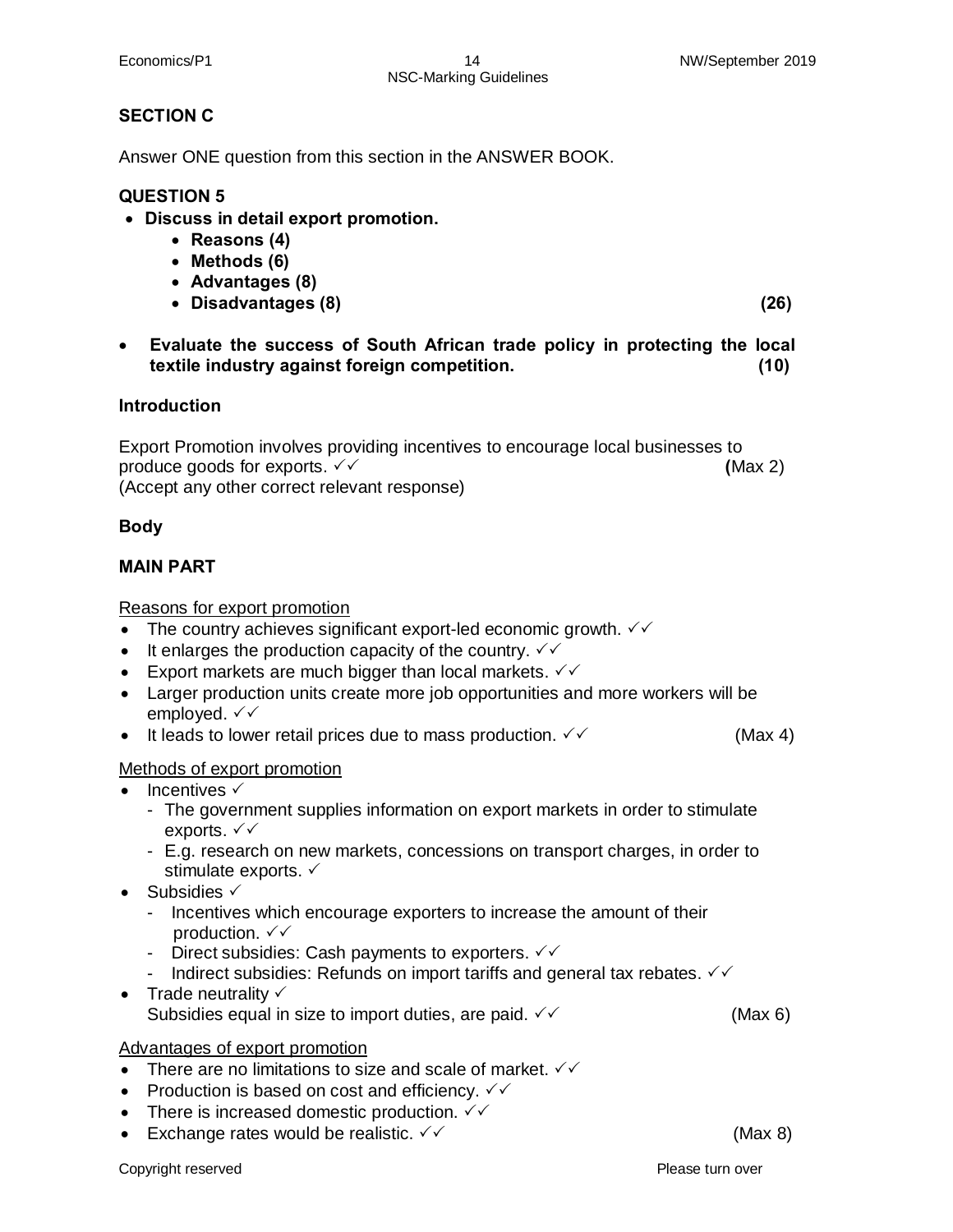## Disadvantages of export promotion  $\checkmark$

- The real cost of production is hidden  $\checkmark$ 
	- The real cost of production is reduced by subsidies and incentives.  $\sqrt{6}$
	- The product may thus never be able to compete in the open market.  $\sqrt{6}$
- Lack of competition
	- Incentives and subsidies reduce prices and force competitors who may be able to create sustainable and profitable businesses out of the market.  $\checkmark\checkmark$
	- That leads to a lack of competition.  $\sqrt{\sqrt{}}$
	- Total potential trade is therefore reduced with subsidies rather than without subsidies.  $\checkmark\checkmark$
- Increased tariffs and quotas  $\checkmark$ 
	- Overseas countries may retaliate with tariffs and even quotas when similar goods are sold domestically below their real cost of production.  $\checkmark\checkmark$
	- Export promotion results in increased tariffs and quotas by powerful overseas competitors.  $\checkmark\checkmark$
	- Export promotion results in the protection of labour-intensive industries by developed countries.  $\checkmark\checkmark$
- Protection of labour-intensive industries  $\checkmark$  Developing countries often maintain high levels of effective protection for their industries that produce labour-intensive goods in which developed countries already have or can achieve comparative advantage.  $\checkmark$   $\checkmark$  (Max 8) (Accept any other relevant higher order conclusion) (26)

# **ADDITIONAL PART**

The government is successful in protecting the local textile industry by:

- · implementing the *Proudly South African campaign* to support local production and creation of jobs.  $\checkmark\checkmark$
- · reprioritising funds to the clothing and textiles production incentive from special economic zones.  $\checkmark\checkmark$
- providing direct and indirect subsidies to infant industries.  $\checkmark\checkmark$
- ensuring that infant industries are able to grow and can take advantage of economies of scale to become competitive.  $\checkmark$

The government is unsuccessful in protecting the local textile industry because:

- · local industries become too dependent on protection policies as a result many domestic textile manufacturers closed down.  $\checkmark\checkmark$
- · many local textile manufacturers closed down due to inequality between international competitors. $\checkmark\checkmark$
- many wholesalers make use of suppliers from abroad, e.g. Woolworths.  $\checkmark\checkmark$
- · dumping still occurs, because European manufacturers still dump clothing in South Africa at prices below cost.  $\checkmark\checkmark$
- job losses increase due to a lack of protection in this industry.  $\checkmark$  (Max. 10) (Accept any other relevant answer.

# **Conclusion**

The government should promote exports for the best possible investments and positive balance of payments.  $\checkmark\checkmark$ 

Copyright reserved **Please turn over**  $\blacksquare$ (Accept any other relevant higher order conclusion) (Max. 2) **[40]**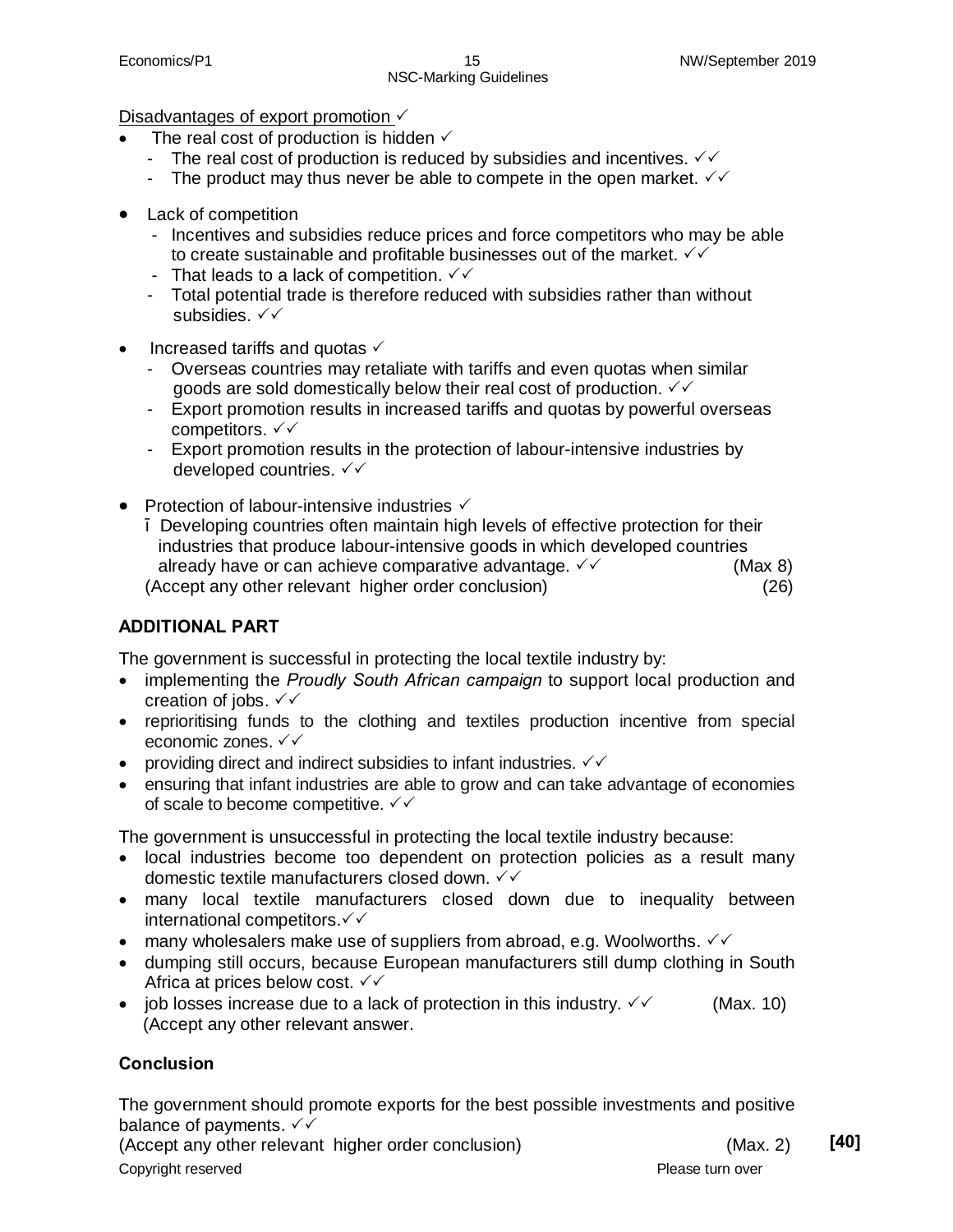## **QUESTION 6**

- · **Discuss in detail regional development in South Africa in terms of the benchmark criteria. (26 marks)**
- · **Evaluate the success of South Africa's regional development policies.**

 **(10 marks)**

#### **INTRODUCTION**

Regional development is the development of specific areas or geographical regions to increase economic growth and development in those areas.  $\sqrt{6}$ (Any other relevant definition/answer.) (Max. 2)

#### **BODY**

## **MAIN PART**

#### Aims of regional development

- · It attempts to limit the negative effects of economic centralization, for example the concentration of economic activities in only a few (mostly urban) areas.  $\checkmark\checkmark$
- · It aattempts to stimulate development in poorer areas by using skilled labour, other natural resources and infrastructure in neglected areas.  $\checkmark\checkmark$
- · To implement and coordinate the implementation of national and regional industrial policies.  $\checkmark\checkmark$
- To prevent new imbalances, such as monopolies.  $\checkmark\checkmark$
- · To support the economic and social conversion of areas experiencing structural difficulties.  $\checkmark\checkmark$

#### Benchmark criteria

#### Good governance  $\checkmark$

- · Regional development strategies should be managed effectively and free of corruption.  $\checkmark\checkmark$
- Democratic decision making, transparency, financial management and control.  $\checkmark\checkmark$
- Projects should be correctly programmed, monitored and evaluated.  $\checkmark\checkmark$

#### Integration  $\checkmark$

• An integrated approach, ensuring that the benefits of one region spill over to other industries and areas.  $\checkmark\checkmark$ 

#### **Partnerships**  $\checkmark$

• It should be built between the central government, local authorities, civil society, special interest groups, NGO $\phi$  and the private sector.  $\sqrt{2}$ 

#### **Provision of resources**  $\checkmark$

- · Sufficient resources should be provided in areas where resources are poor, e.g. infrastructure.  $\checkmark\checkmark$
- Examples of resources are skilled workers, social and physical infrastructure.  $\checkmark\checkmark$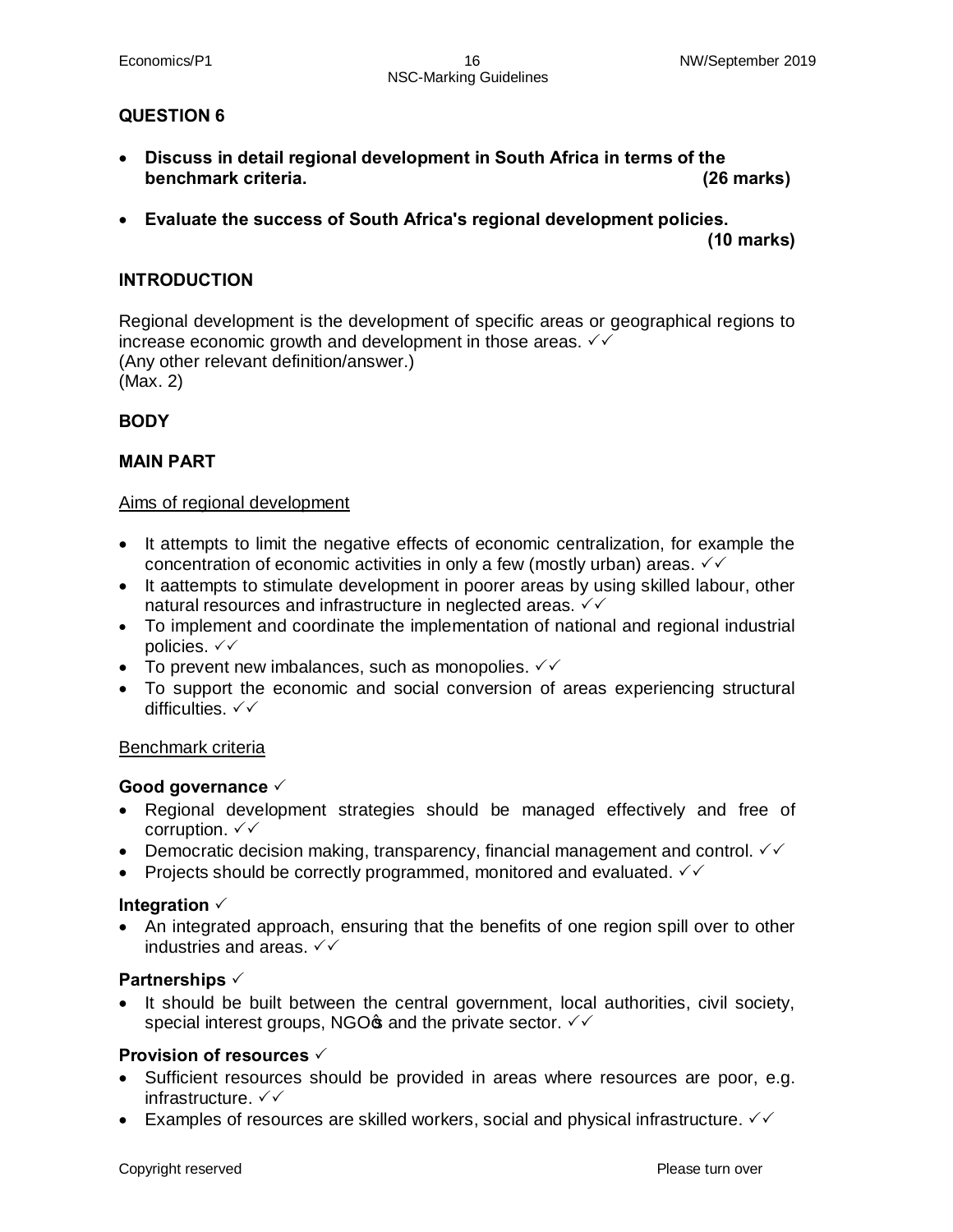# Investing in social capital  $\checkmark$

Governments need to improve the quality of education and healthcare in the region.<br>  $\checkmark$ 

# **Competitiveness**  $\checkmark$

· Enterprises established as a result of regional policies, should be competitive and not need to depend on financial aid from the government.  $\checkmark\checkmark$ 

# Development of people, for people, by people  $\checkmark$

- Workers-to-the-work means a priority for employment creation.  $\checkmark\checkmark$
- The employment may not be at a commutable distance from where structurally unemployed people live - workers have to move to where the employment is.  $\checkmark\checkmark$
- · Workers-to-workers are most likely to solve long-term problems of unemployment and regional differences in growth and development.  $\sqrt{\sqrt{}}$
- · It stimulates economic activity and avoids workers to leave areas to which they are attached and with which they have traditional ties.  $\checkmark\checkmark$
- · Policies work-to-workers also reduce over population in urban areas and thereby prevents unwanted side effect like pollution, drug abuse, HIV and AIDS and crime.

# **Development from below**  $\checkmark$

· Concentrate on issues at grass roots level where most urgent human needs exist. it starts by dealing with poverty.  $\sqrt{v}$ 

## **Total development as a multi-dimensional process** P

· Treat development from a global perspective covering all human life, including the interaction of welfare forces in a community, including education, health and nutrition. <del>V</del> **(Max 26) (Max 26) (Max 26) (Max 26) (Max 26) (Max 26) (Max 26) (Max 26) (Max 26) (Max 26) (Max 26) (Max 26) (Max 26) (Max 26) (Max 26) (Max 26) (Max 26) (Max 26) (Max 26** 

(Accept any other correct relevant answer.)

# **ADDITIONAL PART**

SA was successful in their Regional Development Policies by:

- intervention in industries was based on sound economic research and analysis which lead to growth.  $\sqrt{2}$
- · provision of subsidies and incentives enabled substantial progress and growth in the upgrading of value-adding and labour intensive manufacturing sectors.  $\sqrt{2}$
- · great success was achieved in combating customs fraud, and targeting illegal imports and products of inferior quality through import restrictions.  $\sqrt{2}$
- aligning trade policy with industrial policy took place.  $\sqrt{6}$
- it resulted in South African industries being more competitive in global market.  $\checkmark\checkmark$

SA was unsuccessful in their Regional Development Policies because:

- · industries have closed down due to the withdrawal of financial support by the government.  $\sqrt{v}$
- there are no traces of good governance due to corruption and nepotism,  $\sqrt{6}$  e.g. State capture.  $\checkmark$
- · lack of accountability and transparency as a result programmes are not correctly monitored and evaluated.  $\checkmark\checkmark$
- · policies are only implemented for a short term goal (no sustainability), e.g. programme like EPWP for human resources and protection policies for natural resources.  $\sqrt{\sqrt{}}$
- · the lack of discipline in schools and poor management of healthcare centres has a negative impact on regional development.  $\checkmark$  and the example of the (Max. 10) (Accept any other correct relevant answer)